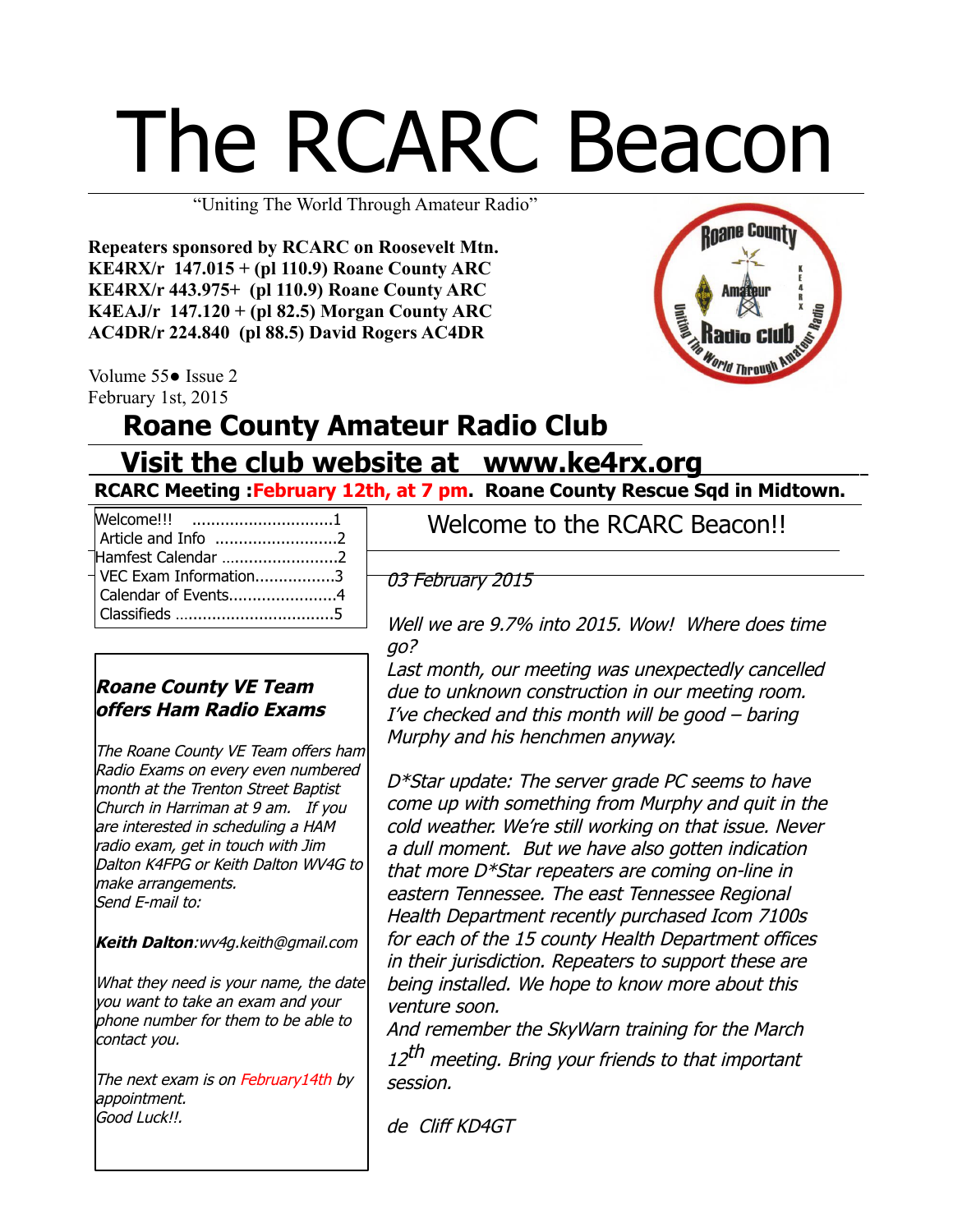# **Meet the Roane County VE Team!!**



(Left to Right)David Rogers AC4DR, Mike Winters AG4OT, Jim Dalton K4FPG, Buddy Miles K4CPF (certified pipe fitter!!) and the VE Team Leader Keith Dalton WV4G. They are always ready to answer any ARRL Testing related questions and to schedule an exam. Exams are offered on the second Saturday of every even numbered month at 9:00 am By Appointment at the Trenton Street Baptist Church in Harriman, TN. E-mail Keith for more information or to schedule your exam. Wv4g.keith@gmail.com

### Have You Renewed For 2015?

Hello Everyone!! I hope 2015 has brought everyone good fortune. I just want to remind folks that 2015 RCARC memberships and renewals are now being accepted. Membership runs from January 1 through December 31. Dues and repeater donations are the bulk of our income. We have about \$1000.00 / year in expenses we as a club pay out for electricity and maintenance on the repeaters (KE4RX 147.015 and 443.975), building and tower, and our insurances that cover our group and equipment. If you enjoy RCARC and want to support us, please consider renewing or joining for 2015. New members are always welcome to join anytime. Renewal / membership forms are available on the website [www.ke4rx.org](http://www.ke4rx.org/) or e-mail me for a form I can send as a pdf. [k4apy@arrl.net](mailto:k4apy@arrl.net) I hope to see everyone at the meeting next week on 2/12/15 !!

#### **RCARC February meeting**

Don't forget to attend the RCARC Meeting on 2/12/15 at 7:00 pm in the Roane County Rescue Squad Building. 2735 Roane State Highway, Harriman, TN. 37748. Bring a friend and meet our group!

# **2015 RCARC Officers**

.

**President:** Cliff Segar KD4GT kd4gt@arrl.net

**Vice President:** Harry Tirrell KB4AA [htirrell@tirrell.org](mailto:htirrell@tirrell.org)

**Secretary:** Ed Smith K5QPO [edosumisu@yahoo.com](mailto:edosumisu@yahoo.com)

**Treasurer:** Jim White K4APY k4apy@arrl.net

**Check Out The RCARC Website WWW.KE4RX.ORG** \*\*\*\*\*\*\*\*\*\*\*\*\*\*\*\*\*\*\*\*\*\*\*\*\*\*\*\*\*\*\*

\*\*\*\*\*\*\*\*\*\*\*\*\*\*\*\*\*\*\*\*\*\*\*\*\*\*\*\*

*Regional Hamfests (Within 100 Miles)* **2/28/15**

**Dalton Hamfest** Dalton GA. Http://daltonhamfest.net/about. html

**3/7/15 Cave City hamfest** Cave City, KY. [Www.ky4x.org](http://Www.ky4x.org/)

**3/14/15 Tullahoma Hamfest** Tullahoma, TN Www.qsl.net/mtars/

**6/13/15 RACK Hamfest Knoxville, TN.** For more informatio [Www.w4bbb.org](http://Www.w4bbb.org/)

**Join The ARRL Today! Www.arrl.org**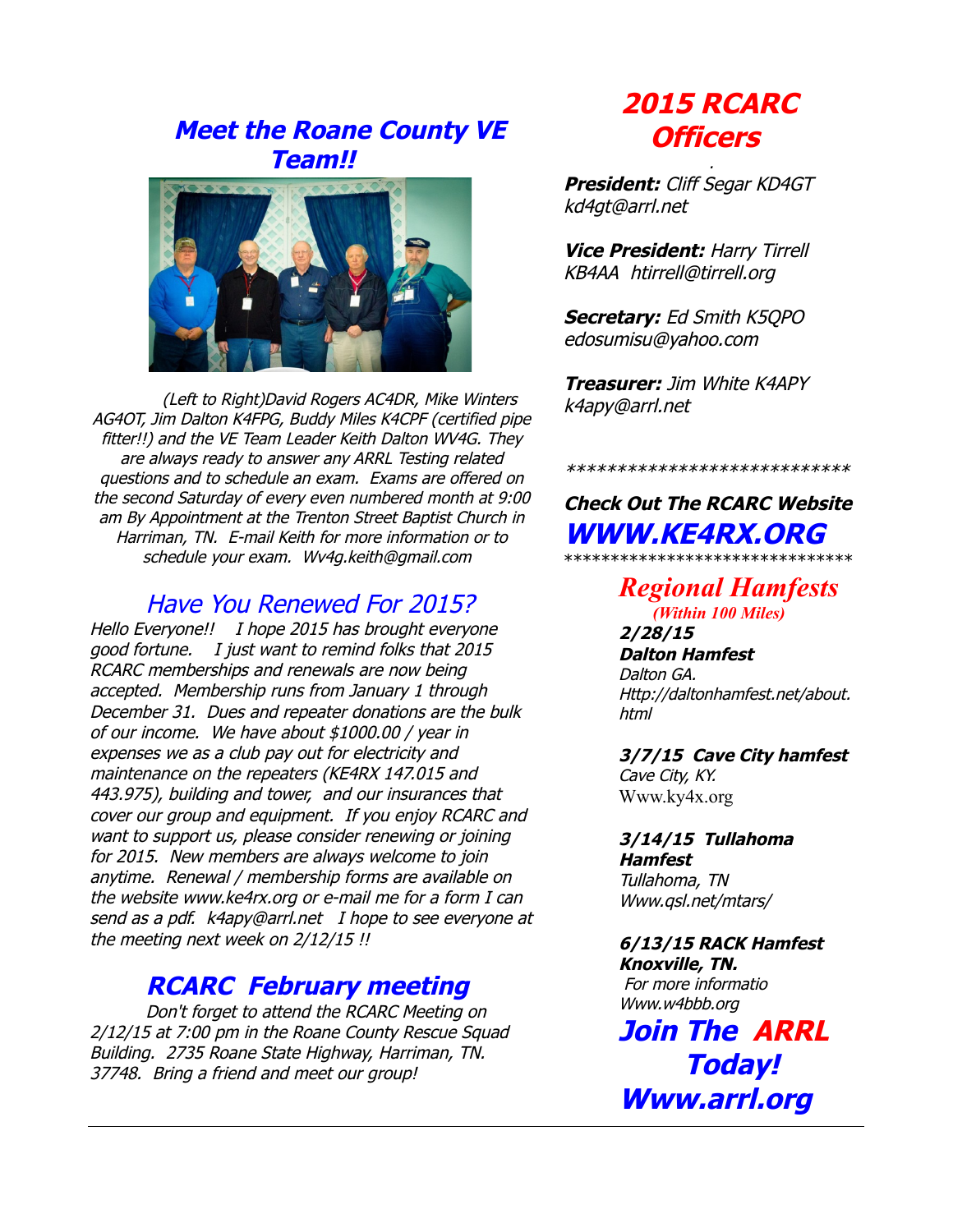## **ROANE COUNTY VE INFORMATION**

#### **The Roane County Amateur Radio ARRL Volunteer Examiner (VE) Testing Team** provides the

following information.

First time test candidates need to bring to the test session:

1) a photo ID,

(2) Social Security Number, and

(3) \$15.00 test fee.

Please bring correct change. Test fees are subject to change as directed by the ARRL.

If you are planning to upgrade to a higher class license, or modify your license in any way, bring:

(1) a copy of your current license which we are required to send in with the paperwork,

(2) a photo ID,

(3) your FRN\* or Social Security Number, and

(4) \$15.00 test fee.

If you have just passed an Amateur test for the first time, you can normally find your new call sign posted on the ARRL data base at http://www.arrl.org/advanced-call-sign-search or the FCC data base at http://wireless2.fcc.gov/UlsApp/UlsSearch/searchLicense.jsp by Friday of the week after your test. Once you see your call sign posted, you can legally get on the air on any frequencies assigned to your class of license.

The Roane County Amateur Radio Club meets on the second Thursday of each month in the United Way Conference Room in the Roane County Rescue Squad Building at Midtown at 7:00 PM. We encourage you to join the Club and participate in its activities. Additional Information about the Roane County Amateur Radio Club can be found at: www.ke4rx.org/

The Roane County Amateur Radio Club has a Net each Monday night, except on major national holidays, at 8:00 on the Club's KE4RX repeater. The repeater frequency is 147.015+ with a tone of 110.9. The backup repeater for KE4RX is K4EAJ, 147.120+ with a tone of 82.5.

The second backup repeater is WD4ORB 147.330+ toned at 82.5. The AC4DR/r repeater 224.840+ toned at 88.5, is also available for Amateur use.

The Roane County Amateur Radio Emergency Service (ARES) Net is called each Tuesday evening at 8:00 on K4EAJ 147.120+ repeater with a tone of 82.5, except on the third Tuesday of the month when the monthly meeting is held at 7:00 in the Roane County EOC at Kingston. The backup repeaters for K4EAJ are; KE4RX and if needed WD4ORB.

Amateur radio tests are given on the second Saturday of even months, i.e. Feb, Apr, Jun, etc. by appointment only. A VE testing team member must be contacted prior to the scheduled Saturday or the team will not be at the test location. Applicants should have studied from the current license study guide for the license class they will be tested.

Roane County VE team members are:

Keith Dalton, (Team Leader) WV4G: wv4g@arrl.net or wv4g.keith@gmail.com Phone: 931-261-4599 (Between 12pm and 6 pm only)

Buddy Miles, K4CPF: jbuddymiles@msn.com Phone: 865-376-7842

David Rogers, AC4DR: ac4dr@arrl.net Phone: 865-435-0159

Mike Winters, AG4OT: preachermike@comcast.net Phone: 865-883-9350

Jim Dalton, K4FPG: k4fpg@arrl.net or jsdaltonk4fpg@att.net Phone: 865-882-2639

Tests are given in the Fellowship Hall at Trenton Street Baptist Church in Harriman at 519 Trenton Street. Coming through downtown Harriman on US 27 (Roane St.) turn East at traffic light # 7, go one block on Queen St., turn left on to Trenton Street, then immediately left into the church parking lot. Signs will direct you to the Fellowship Hall.

\*First time license applicants are allowed to use their Social Security (SS) number on Form 605, however after that, if an applicant needs to modify their license in any way, they must use an FCC Registration Number (FRN). The FRN uniquely identifies an applicant in all future transactions with the FCC, and avoids the need to continually provide a SS number on application forms. You can obtain your individual FRN from the FCC by going to the following FCC website:<https://fjallfoss.fcc.gov/coresWeb/publicHome.do>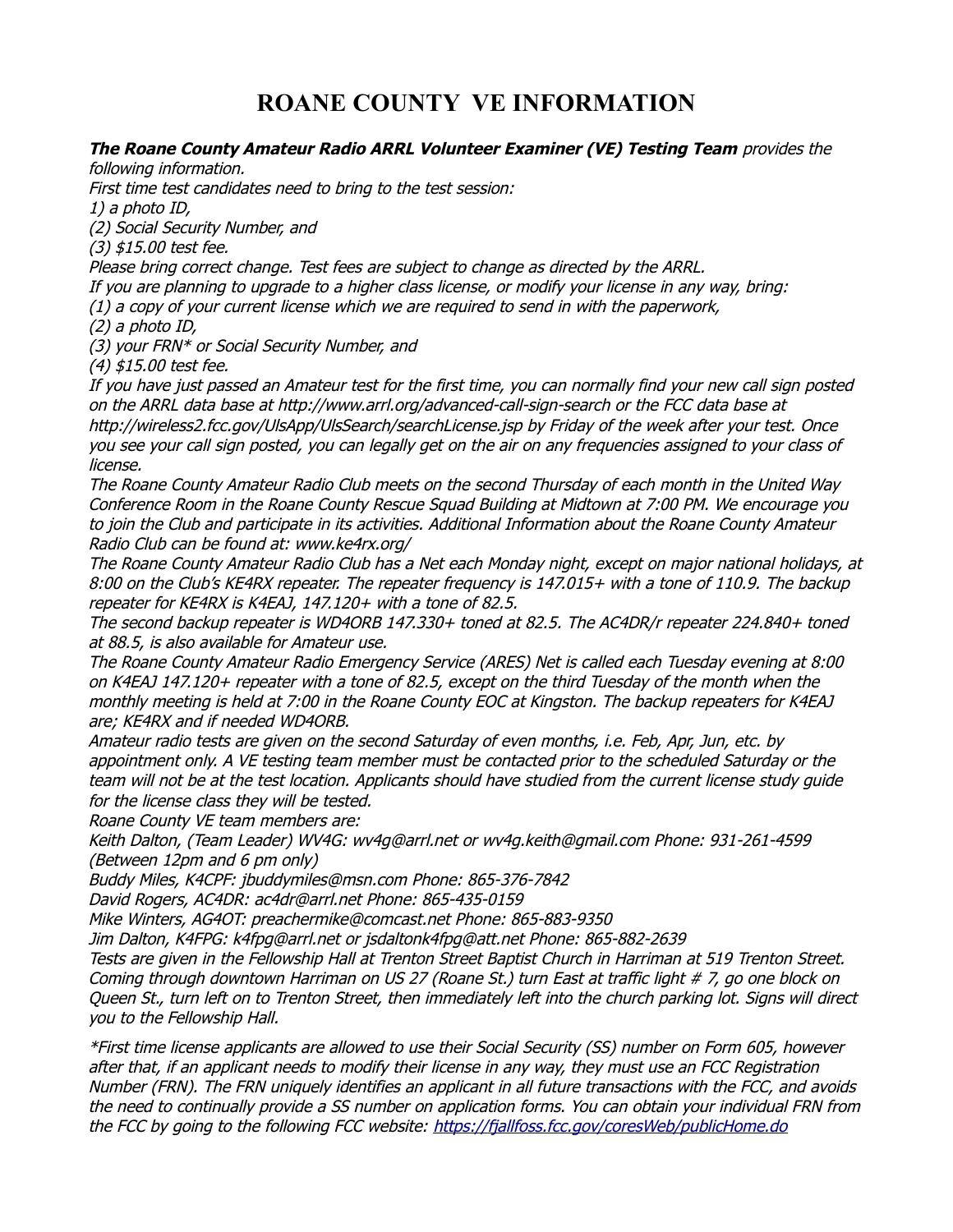# **RCARC Net News!**

**The Roane County Amateur Radio Club net is back on 147.015+ pl 110.9** each Monday evening at 8:00 pm except on major holidays (Those where US Mail is not delivered). Join us every Monday evening for a great informal 2 meter net!!

**Net Controller Schedule: First Monday night : Bill White KK4AGX Second Monday Night: Don Coffman KJ4VWE Third Monday Night: Cliff Segar KD4GT Fourth Monday Night: Jim White K4APY Fifth Monday Night and Alternate: Jim Dalton K4FPG** 

**Roane County ARES/DEC nets are every Tuesday on 147.120 pl 82.5 at 8:00 pm** except the third Tuesday which is the monthly meeting at The Roane County EOC, 230 N. 3<sup>rd</sup> Street in Kingston, TN. Roane County ARES welcomes anyone interested in emergency communications and training. Contact Bill Farnham **KI4FZT** for more information on ARES/DEC [bfarnham@utk.edu](mailto:bfarnham@utk.edu) COML (Type III All Hazard Comm Unit Leader)**Division of Emergency Communication Roane County Office of Emergency Services & Homeland Security** 

**Important Dates to Remember: RCARC Monthly Meeting 2/12/15! 2735 Roane State Highway in the Rescue Squad Building Harriman, TN. 37748 Talk In 147.015 pl tone 110.9 Be there and Bring a Friend!**

| <b>RCARC KE4RX</b>                            | <b>Roane County N4OES</b> |
|-----------------------------------------------|---------------------------|
| <b>Monday Night Net</b>                       | <b>ARES/DEC Net</b>       |
| Both Nets Held @ 20:00 hours 147.015 PL 110.9 |                           |

**2/2/15 NCS KK4AGX 2/3/15 DEC Net 2/9/15 NCS KJ4VWE 2/10/15 DEC Net @ EOC 2/23/15 NCS K4APY 2/24/15 DEC Net 3/2/15 NCS KK4AGX 3/3/15 DEC Net 3/9/15 NCS KJ4VWE 3/10/15 DEC Net 3/23/15 NCS K4APY 3/24/15 DEC Net 3/30/15 NCS K4FPG 3/31/15 DEC Net**

**2/16/15 No Net Presidents Day 2/17/15 ARES DEC Meeting** 

**3/16/15 NCS KD4GT 3/17/15 ARES DEC Meeting @ EOC**

**February 12, 2015 RCARC Meeting @ RC Rescue Squad in Midtown!! February 14, 2015 Roane County VE Team Test Session by appointment. Contact Keith Dalton WV4G [wv4g.keith@gmail.com](mailto:wv4g.keith@gmail.com) to schedule a test. February 28, 2015 Dalton Hamfest, Dalton GA. Http://daltonhamfest.net/about.html**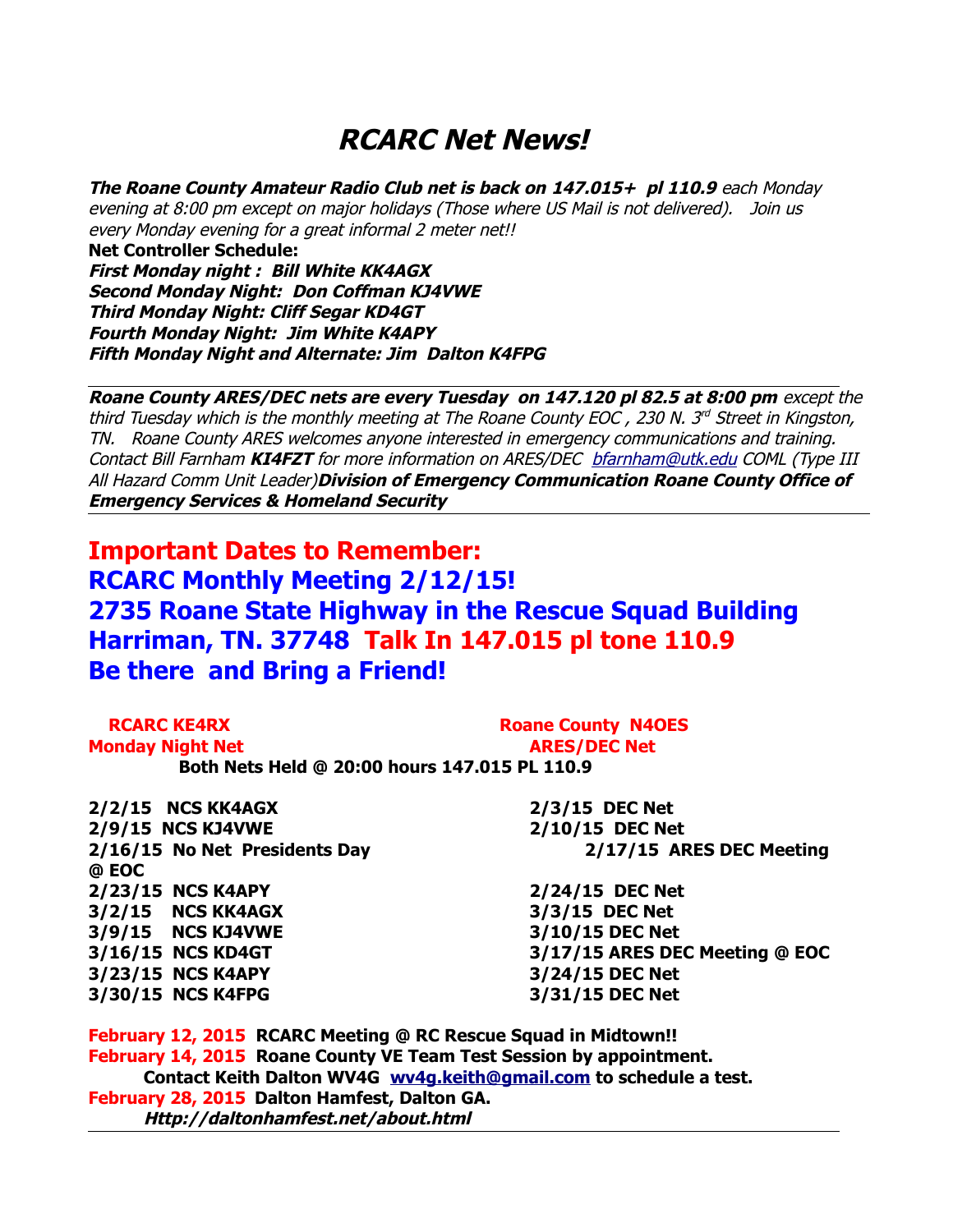# **Changes Coming To The Newsletter/Group E-mail**

After a run in with my ISP last October and having my e-mail blocked for SPAM (Someone must have reported it so my outgoing e-mail was blocked), Cody KI4FUV has been working on finding a mailing list for our club website that will be easy to use and comply with the CAN-SPAM act. After a couple of months searching, he found one that uses the Captcha verification method to prevent nonhumans from signing up on the mailing-list and causing problems.

With that said, **This will be the last group mailing of The RCARC Beacon Newsletter** I will be sending out and everyone who wants to keep receiving The Roane County Amateur Radio Club E-mails and Newsletter **will need to subscribe to our mailing-list** on [www.ke4rx.org,](http://www.ke4rx.org/) or follow this link to subscribe now.

<http://www.ke4rx.org/email/>

After entering your name and e-mail address and the correct response to Captcha verification, you will be e-mailed a link that you will need to confirm when opened to be successfully added to the list. IF you do not get the link within a few minutes, be sure to check your SPAM or JUNK mail folders. I had mine on Gmail get tossed into that, so don't forget to check your junk mail for the link. At the end of each e-mail, you will also have the opportunity to unubscribe if you wish.

If you have any problems using the link, send me an e-mail and I will try to help, or forward it to Cody. I hope to see everyone Thursday 2/12/15 at the RCARC Meeting , 7:00 pm in the Roane County Rescue Squad building in Midtown.

Jim K4APY [k4apy@arrl.net](mailto:k4apy@arrl.net)

# **Join RCARC Today!! Learn How on www.ke4rx.org**

**\_\_\_\_\_\_\_\_\_\_\_\_\_\_\_\_\_\_\_\_\_\_\_\_\_\_\_\_\_\_\_\_\_\_\_\_\_\_\_\_\_\_\_\_\_\_\_\_\_\_\_\_\_\_\_\_\_\_\_\_\_\_**

# **RCARC Classifieds**

The following items have been tested and are known to be operational (unless noted). They are available on a first come-first serve basis. You may contact me on **931-261-4840** or by email [Paul@wo4u.org](mailto:Paul@wo4u.org)

I plan to continue to test more equipment and will be sending another message with additional items sometime during the next few weeks. I may also schedule another Mini-Fest - like the one held last year – when the weather turns nicer. The previous event was a great success with over 200 participants. Everyone had a chance to buy, swap or sell items. The food vendor has already said how much she enjoyed the crowd of good people and promised to return this year.

If anyone has an interest in making an offer for **ALL** the items listed below I am willing to consider it! **Paul – WO4U**

**Yaesu FT 101ZD with Speaker/Phone-Patch, Aux VFO and Manuals (All items are Very Clean) \$375.00**

**Yaesu MD-100 Deluxe Desk Microphone \$95.00**